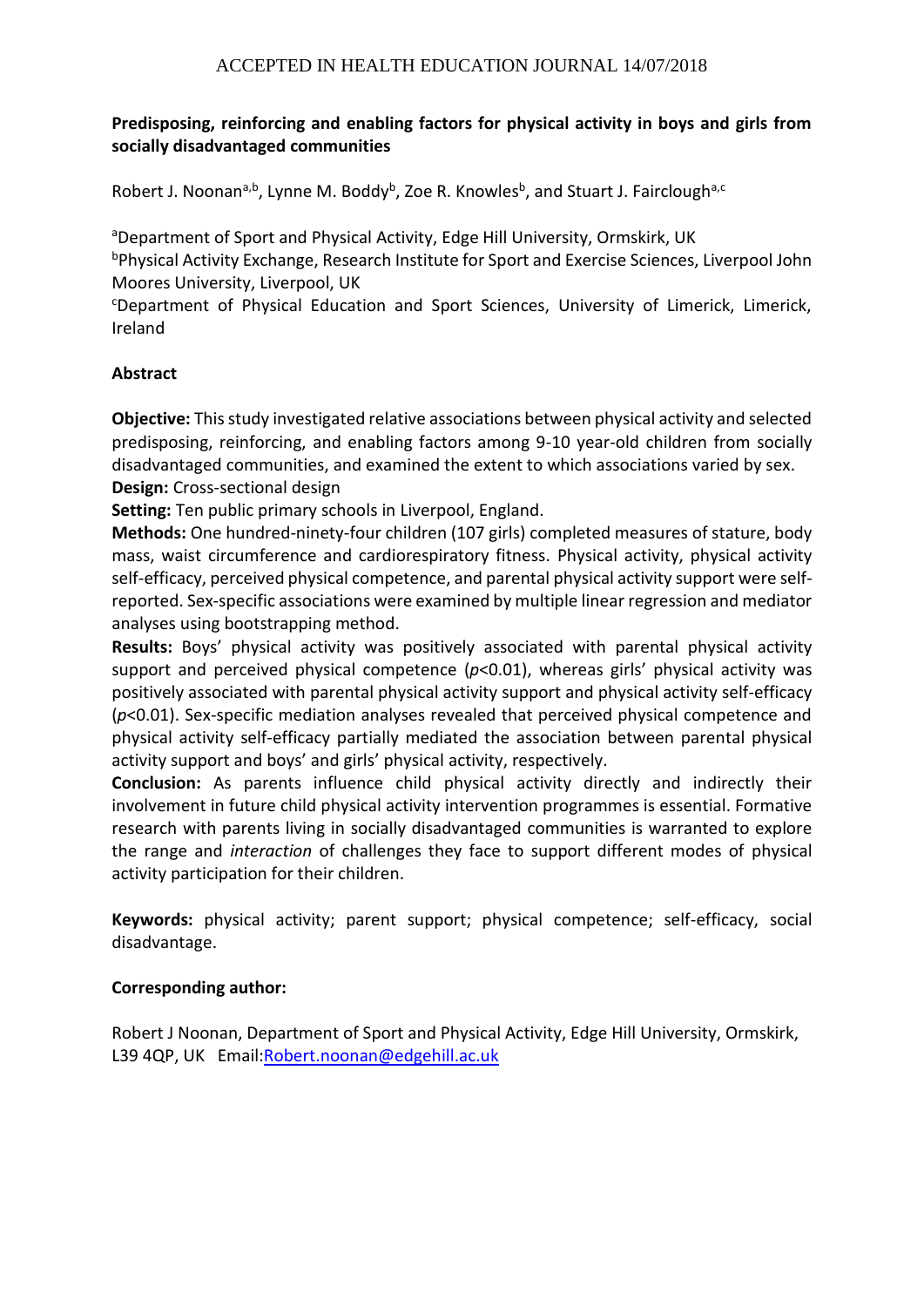#### **Introduction**

Children living in areas of high social disadvantage are at greatest risk of poor health including obesity and low cardiorespiratory fitness (Marmot, 2010; Noonan et al., 2016a). Physical activity is a modifiable component of obesity (Guinhouya, 2012) and cardiorespiratory fitness (Boddy et al., 2014). In the UK and other developed countries, children are recommended to engage in at least 60 minutes of moderate-to-vigorous-intensity physical activity to achieve and maintain health (Department of Health, 2011; World Health Organization, 2010). Surveillance data shows that many children in the UK fail to achieve these physical activity guidelines and activity levels are lowest among children from socially disadvantaged communities (Public Health England, 2017). As such, children living in socially disadvantaged communities represent an important target group for physical activity and health promoting programmes and interventions.

To promote and support physical activity among children living in socially disadvantaged communities, it is important to understand its individual and socio-environmental underpinnings. The Youth Physical Activity Promotion Model (Welk, 1999) provides a socioecological conceptual framework to understand factors that may predispose (e.g., selfefficacy and perceived physical competence), reinforce (e.g., parental physical activity support) or enable child physical activity (e.g., aerobic fitness and weight status). Sex and social disadvantage (i.e., demographic factors) have a direct effect on how predisposing (Telford et al. 2016a), reinforcing (Solomon-Moore et al. 2018) and enabling factors influence child physical activity (Keller, 2008), and thus, are positioned at the base of the model (Welk, 1999).

Children who are healthy weight and aerobically fit are more likely to engage in higher levels of physical activity than overweight and aerobically unfit children (Voss, Ogunleye and Sandercock, 2013). However, among children living in socially disadvantaged communities, other factors that are predictive of child physical activity such as parental physical activity support and motivation (Sterdt, Liersch and Walter, 2014) may provide more important targets for physical activity intervention programmes.

While school-based physical activity opportunities (e.g., physical education and recess play) may be available to many children, out-of-school physical activity opportunities are directly influenced by parental encouragement (e.g., positive verbal reinforcement) and support (e.g., payment of club subscriptions, transport to and from provision (Noonan et al., 2016b), and constraints on children's individual choice (e.g., access to garden/yard (Noonan et al., 2016a). Various studies have shown that children who receive a high level of parental physical activity support are more likely to engage in more physical activity than children who receive limited parental physical activity support (Beets, Cardinal and Alderman, 2010). Parents may also support their child's physical activity indirectly, by influencing predisposing factors for physical activity such as physical activity self-efficacy and perceived physical competence (Seabra et al., 2013). Perceived physical competence contributes to a child's self-esteem, which reflects their evaluation of the worth inherent in their self-description (Whitehead, 1995), and self-esteem is interlinked with motivation (Whitehead and Corbin, 1997). In the context of competence motivation theory (Harter, 1982), children who perceive themselves to be competent will be motivated to engage in physical activities. On this basis, self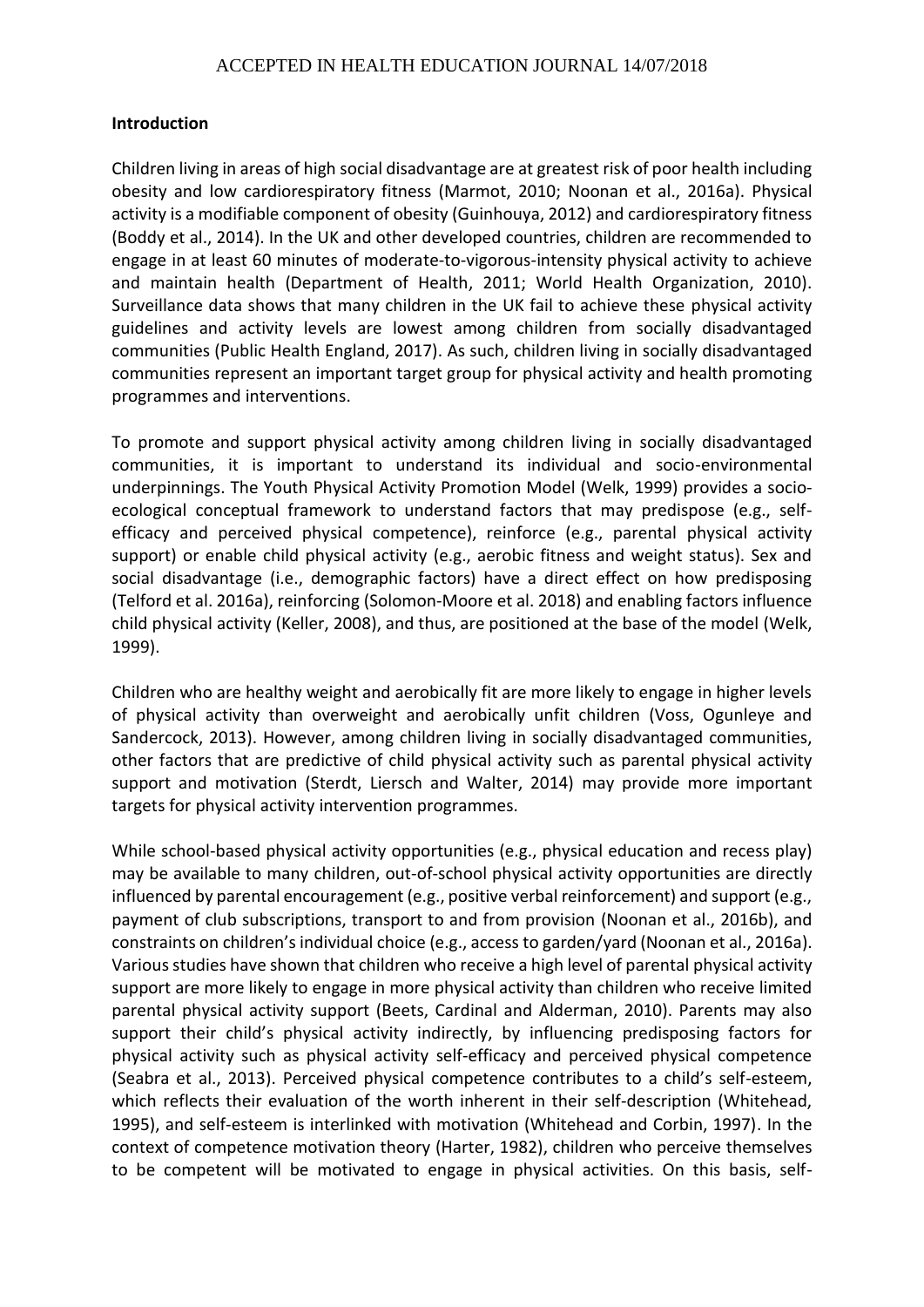perceptions are deemed as strong predictors of child physical activity (Babic et al., 2014). Cognitive theories of intrinsic motivation also emphasise the importance of choice and autonomy (Sebire et al., 2013). As children residing in socially disadvantaged communities are likely to experience few organised physical activity opportunities and gardens/yards to play in (Noonan et al., 2016a), these children may be dependent on encouragement from their parents to play outdoors in the community (i.e., independent mobility).

Research on child physical activity typically draws on motivational theories alone to explain behaviour (e.g., self-determination theory; Deci and Ryan, 1985). However, motivational factors alone (e.g., perceived competence and self-efficacy), do not tackle important barriers to child physical activity (e.g., accessing physical activity provision and financing physical activity opportunities). To date, no study has examined the *combined* influence of predisposing, enabling, reinforcing and demographic factors on physical activity among children from socially disadvantaged communities. Moreover, whilst a few studies have examined the effect of parental physical activity support on children's physical activity through children's predisposing factors (Seabra et al., 2013), these were not among children living in socially disadvantaged communities or stratified by sex. Physical activity levels among children living in socially disadvantaged communities are known to differ by sex (Breslin et al., 2017), but whether physical activity predictors among children living in socially disadvantaged communities are sex specific remains unknown. Therefore, the aims of this study were to 1) investigate relative associations between physical activity and selected predisposing, reinforcing, and enabling factors among 9-10-year-old children from socially disadvantaged communities, and 2) examine the extent to which associations vary by sex. In particular, it is hypothesised that children who report high levels of physical activity would score high on parental physical activity support, perceived physical competence, and physical activity selfefficacy, and have lower waist circumference and higher cardiorespiratory fitness than children who report low levels of physical activity, but the strength of these relationships would differ by sex. Secondly, it is hypothesised that parental physical activity support would be the strongest predictor of child physical activity and would be mediated by predisposing factors to physical activity.

# **Materials and Methods**

# *Participants*

Study participants were 9–10 year-old children recruited from ten primary schools in Liverpool, England. The ten primary schools were located across a range of socially disadvantaged areas based on the English Indices of Multiple Deprivation (social diadvantage mean score=41.1; range=8.50-72.3). Schools were approached as convenience samples and agreed to participate. Liverpool is ranked as one of the most socially disadvantaged cities in England (Department for Communities and Local Government, 2015) with around 32% (24, 900) of children living in low income families. All children in participating schools were eligible to take part in the study (*n*=549). Each child received a participant recruitment pack containing parent and child information sheets, consent and assent forms, and a medical screening form. Written informed consent and assent were received from parents and their children, respectively, before children could participate in the study. Completed informed parental consent and child assent were obtained for 217 children (39.5% response rate).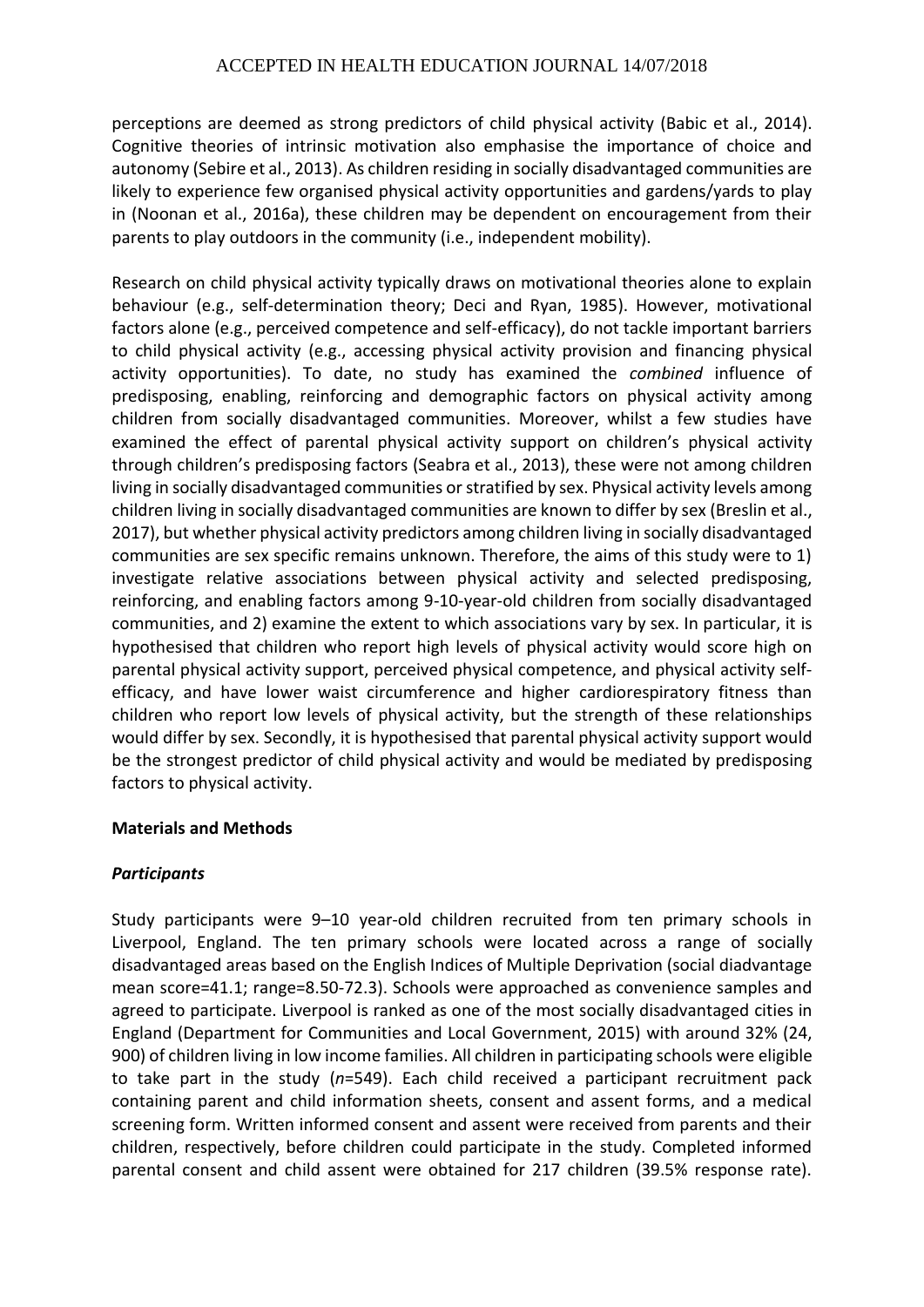Liverpool John Moores University Ethics Committee approved the study (13/SPS/048) and data collection took place between January and April 2014.

### *Measures*

Researchers visited schools to conduct anthropometric measurements, fitness assessments and administer questionnaires to children in classrooms. The children were informed that the questionnaires were not tests, and were asked to answer all questions as honestly as possible, not to confer with others, and to ask a researcher if they were unsure about any of the questions.

# *Self-Reported physical activity*

Physical activity was assessed using the Physical Activity Questionnaire for Older Children (Kowalski, Crocker and Donen, 2004). The Physical Activity Questionnaire for Older Children is a valid and reliable measure of general physical activity levels (Crocker et al., 1997; Kowalski, Crocker and Faulkner, 1997), and is considered a suitable tool for physical activity surveillance in young people (Biddle et al., 2011). The questionnaire comprises nine items assessing physical activity at various times of the week. Each statement is scored on a five-point scale ranging from low (1) to very high levels of activity (5), with the overall Physical Activity Questionnaire for Older Children score calculated as the mean of the nine physical activity items (Kowalski, Crocker and Donen, 2004). The alpha coefficient inter-item reliability was 0.8.

# *Enabling factors*

*Anthropometrics*. Stature and sitting stature were measured to the nearest 0.1 cm using a portable stadiometer (Leicester Height Measure, Seca, Birmingham, UK). Leg length was calculated by subtracting sitting stature from stature. Body mass was measured to the nearest 0.1 kg using calibrated scales (Seca, Birmingham, UK). Body mass index (BMI) was calculated from stature and body mass as a proxy measure of body composition ( $\text{kg/m}^2$ ), and BMI zscores were assigned to each child (Cole, Freeman and Preece, 1995). Age and sex-specific BMI cut-points were used to classify children as normal weight or overweight/obese (Cole et al., 2000). Waist circumference was measured at the midpoint between the bottom rib and the iliac crest to the nearest 0.1 cm using a non-elastic measuring tape (Seca, Birmingham, UK). Sex-specific regression equations were used to predict children's age from peak height velocity (Mirwald et al., 2002). This calculation was used as a proxy measure of biological maturation.

*Cardiorespiratory fitness.* Cardiorespiratory fitness was assessed using the Sports Coach UK 20 m multistage shuttle run test (Leger et al., 1988). Children completed 20m shuttle runs keeping in time with an audible 'bleep' signal. The time between bleeps progressively decreases, increasing the intensity of the test. Children were encouraged to run to exhaustion, and the number of completed shuttles was recorded for each participant and retained for analysis.

# *Predisposing factors*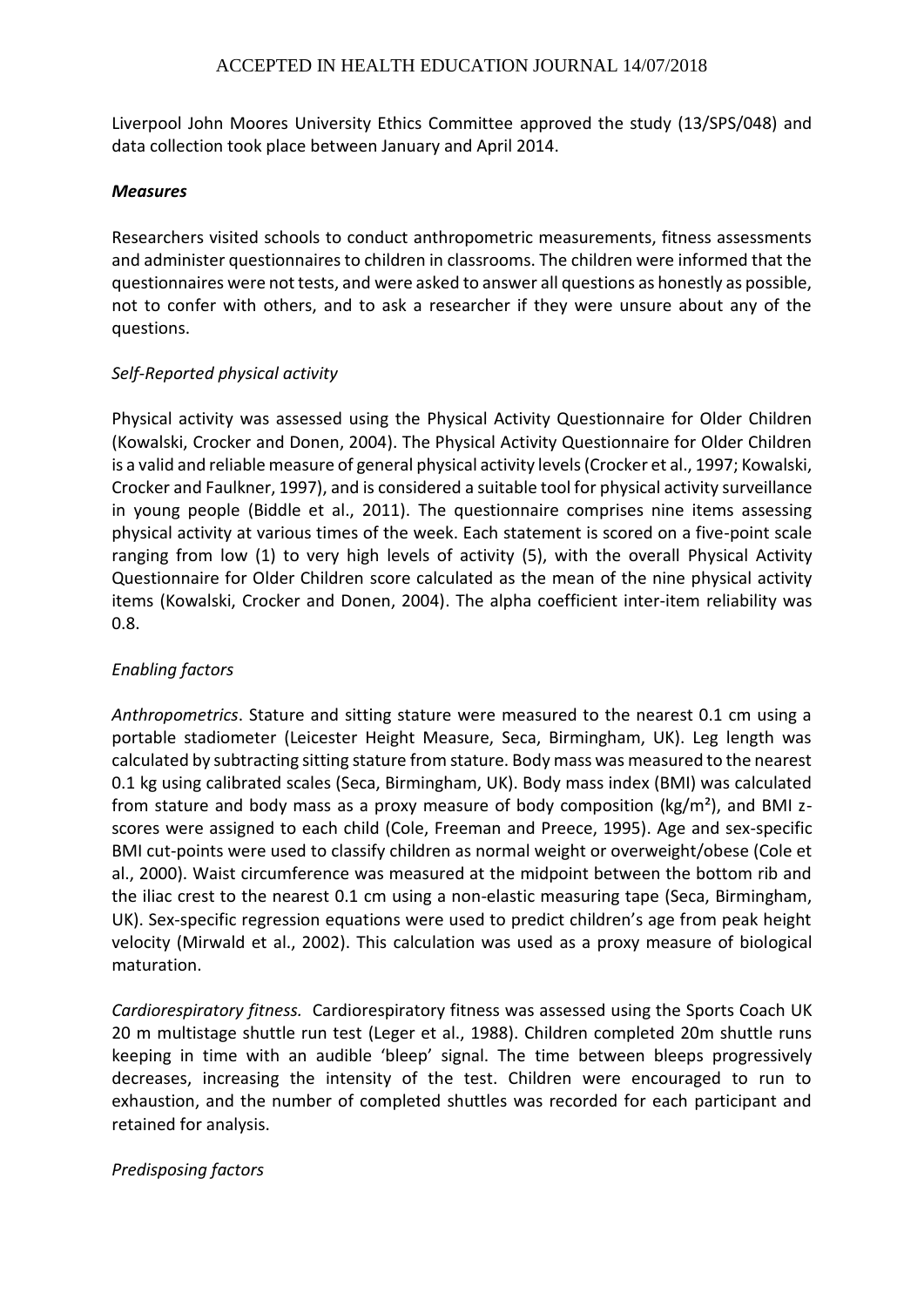*Perceived physical competence*. Perceived physical competence was assessed using a scale from The Physical Self Perceptions and Self-Esteem Questionnaire (Whitehead, 1995). The perceived physical competence scale is measured on a 1–4 scale (1=low self-perception, 4=high self-perception) by six items that use a structured alternative format to reduce socially desirable responses. The mean score of the six items is used to represent the value for the scale with higher scores representing higher perceived physical competence. The perceived physical competence scale was administered to children during curriculum time by the first author who provided verbal and visual examples of how and where to respond to items on the scale. The alpha coefficient inter-item reliability was 0.8.

*Physical activity self-efficacy*. Physical activity self–efficacy was assessed using the physical activity self-efficacy scale (Motl et al., 2000). The physical activity self-efficacy scale includes 8 items and responses are recorded on a 5-point scale ranging from extremely often (1) to not very often (5). Items include; 'I can be physically active during my free time on most days', 'I have the coordination I need to be physically active during my free time on most days', etc. The mean score of the eight items was used to represent the value for the scale with higher scores representing higher physical activity self-efficacy. The alpha coefficient inter-item reliability was 0.8.

# *Reinforcing factors*

*Parental physical activity support*. Parental physical activity support was assessed using the sum of responses to five questions on how often during a typical week do parents provide direct (e.g., transport child to areas to do physical activity) and indirect support (e.g., praise child for doing well in physical activity) for their children's physical activity. Frequency of parent physical activity support was rated on a 5-point Likert scale ranging from never (0) to every day (4). Total scores range from 0 to 20 (Prochaska, Rodgers and Sallis, 2002). The alpha coefficient inter-item reliability was 0.8.

# *Demographic factors*

*Social disadvantage.* Social disadvantage was calculated using the 2015 English Indices of Multiple Deprivation (Department for Communities and Local Government, 2015). The Indices of Multiple Deprivation is a UK Government produced measure comprising 7 areas of deprivation (i.e., income, employment, health, education, housing, environment, and crime). Parent reported home postcodes were imported into the GeoConvert [\(http://geoconvert.mimas.ac.uk/\)](http://geoconvert.mimas.ac.uk/) application to generate social disadvantage scores. Higher social disadvantage was represented by higher deprivation scores.

#### *Data Management and Analysis*

All analyses were conducted using SPSS v. 23 (SPSS Inc; Chicago, IL) and statistical significance was set at  $p$ <0.05. Kolmogorov–Smirnov and Levene's tests were used to assess data distribution and variance, respectively. Descriptive statistics were calculated for all measured variables. Sex differences were examined by independent samples t-tests and chi-square tests (χ2). Cohen's d values were calculated as a measure of effect size for t-tests and χ2 tests. Sex-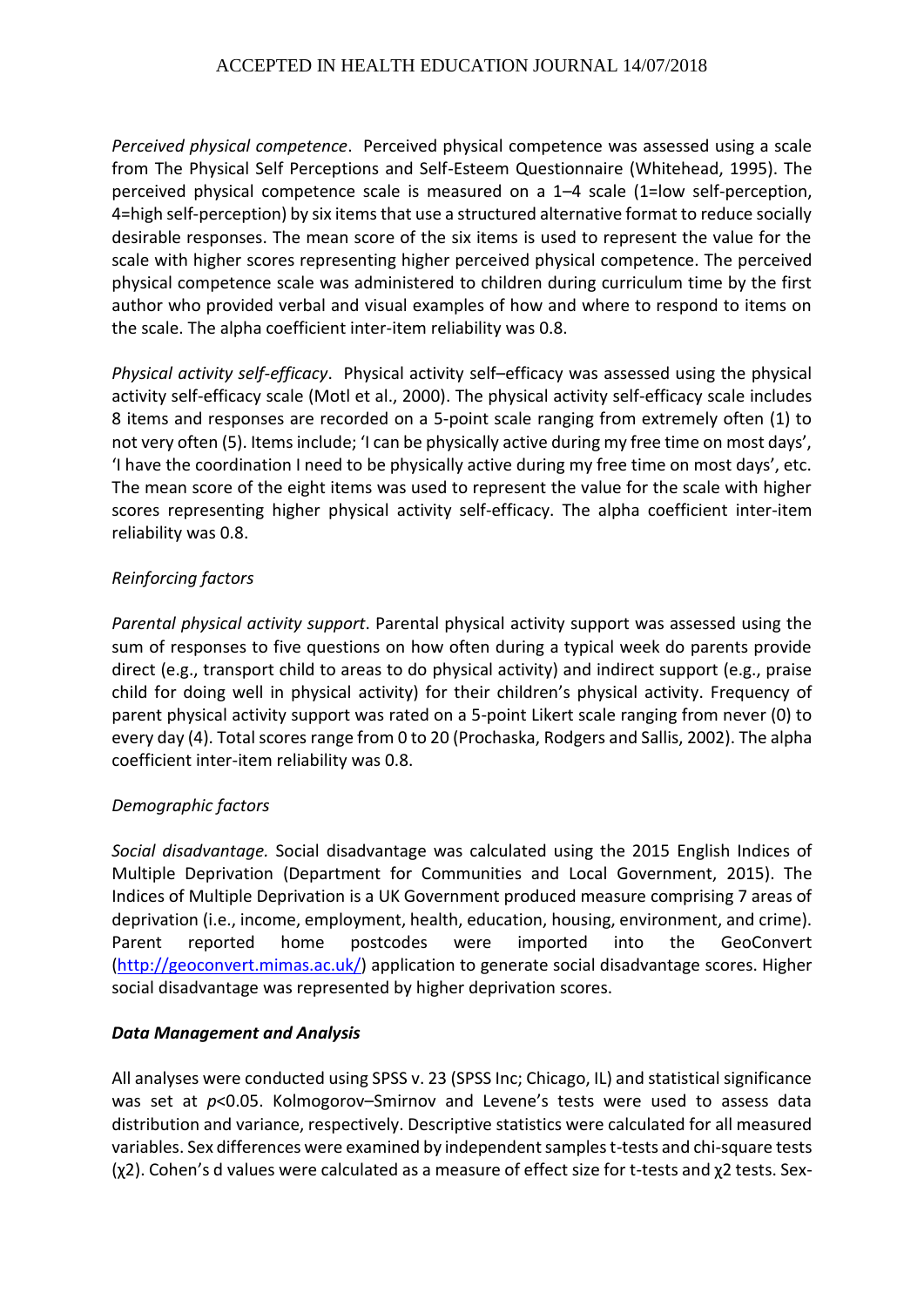specific hierarchical multiple regression was used to examine associations between predisposing, reinforcing, and enabling factors and physical activity. Sex-specific associations between each predictor variable and physical activity were first explored using correlations, and variables that were significantly associated with physical activity (*p*<0.05) were then retained for inclusion in the sex-specific hierarchical multiple regression analysis. Predictor variables were then entered into the regression models in separate blocks based on their known theoretical association with the outcome variable guided by the Youth Physical Activity Promotion Model (Welk, 1999). Predictor variables were entered in the following order: Demographic factors: social disadvantage (i.e., Indices of Multiple Deprivation score); Predisposing factors: perceived physical competence, physical activity self-efficacy; Reinforcing factors: parental physical activity support; enabling factors, cardiorespiratory fitness, waist circumference. Physical Activity Questionnaire for Older Children score was the outcome variable.

Sex-specific mediation was assessed through regression analyses using the PROCESS macro for SPSS [\(http://www.processmacro.org/index.html;](http://www.processmacro.org/index.html) Hayes, 2013). Because of the small sample size and multiple mediators, nonparametric bootstrapping analysis (Hayes, 2013) was used to estimate direct and indirect effects in models. Bootstrapping is a non-parametric resampling method that uses confidence internals to estimate the size of indirect effects. The bootstrapping approach makes no assumption about the shape of the sampling distribution of the indirect effect, and has been shown to enhance statistical power and Type I error control compared to other techniques (Baron and Kenny, 1986; Hayes, 2009). Keeping in line with recommendations (Hayes, 2009), 95% bias corrected and accelerated confidence intervals were employed, and 5000 bootstrapping re-samples were run. Mediation is evident when zero is not included within the lower and upper bound confidence intervals.

#### **Results**

Nineteen participants had incomplete data and were excluded from analyses, resulting in a final sample of 198 (109 girls). Preliminary analyses confirmed that the data were normally distributed. There were no differences in measured variables between participants included and excluded from analyses. Descriptive characteristics of the participants are presented in Table 1. The mean Indices of Multiple Deprivation score for the sample was above the national average (36.8 vs 23.6; Department for Communities and Local Government, 2015). Twentyone percent of boys were classified as overweight compared to 28% of girls. Boys were taller (*p*<0.05) and aerobically fitter than girls who were significantly closer to peak height velocity than boys (*p*<0.001). Boys and girls reported comparable levels of physical activity selfefficacy, parental physical activity support and perceived physical competence but boys reported higher levels of physical activity compared to girls (*p*=0.02).

# [TABLE 1 NEAR HERE]

Results of the hierarchical regression analyses for boys and girls are shown in Table 2. Among boys, demographic variables alone were not significantly related to physical activity [*F*(1, 80)=1.69; *p*=0.20]. With the addition of perceived physical competence and PA self-efficacy in model two, the explained variance in physical activity increased by 33% [*F*(3, 78)=15.06; *p*<0.001]. In model three, parental support was added as a reinforcing factor, and the model's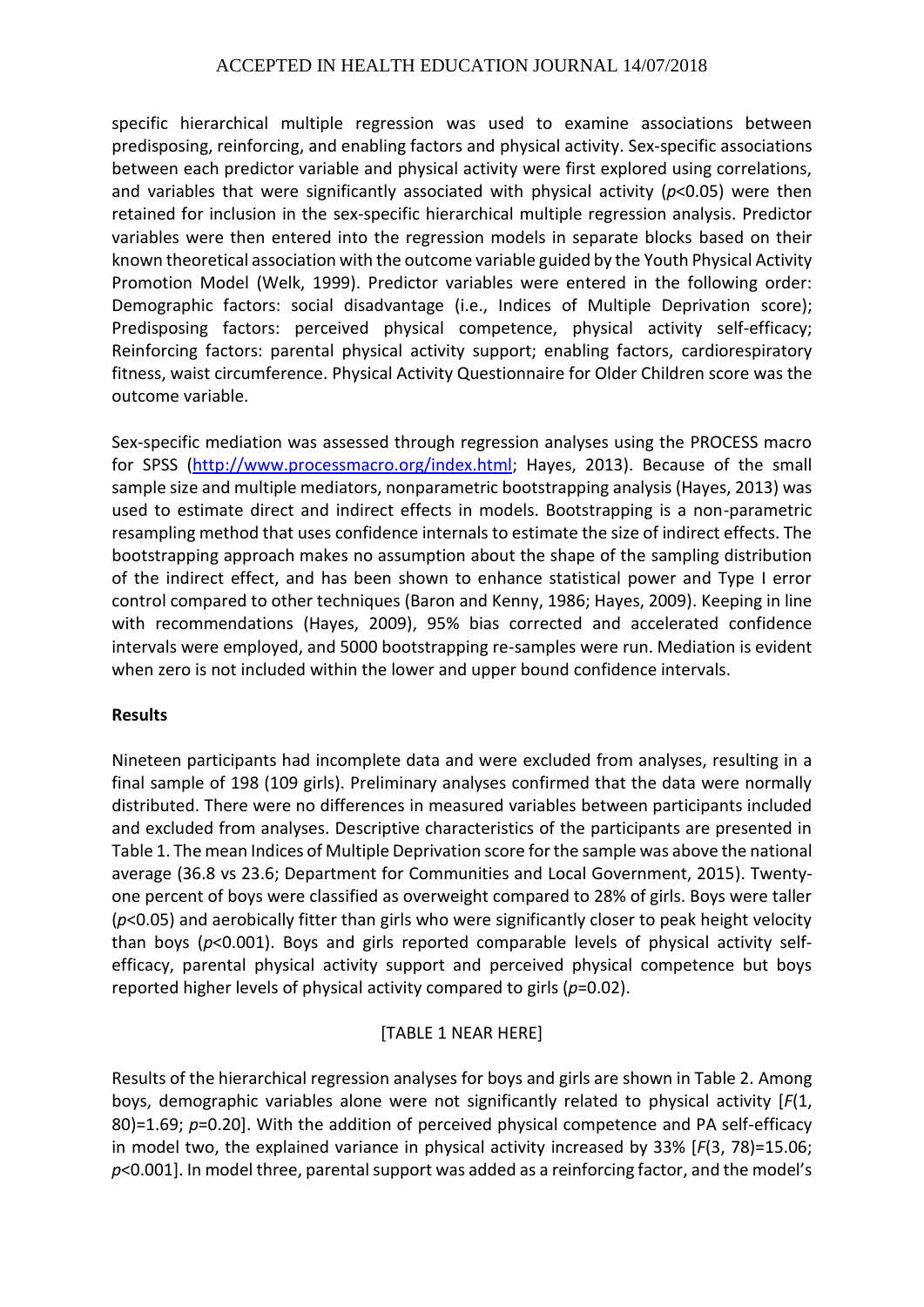ability to predict physical activity increased by a further 4% [*F*(4, 77)=13.52; *p*<0.001]. In the final model for boys, only physical activity parental physical activity support and perceived physical competence were significant predictors of physical activity (*p*<0.01). Waist circumference was marginally associated with physical activity (*p*=0.07). The final model was significantly associated with physical activity [*F*(6, 75)=10.00; *p*<0.001] and accounted for 40% of the variance in physical activity among boys. Similar to boys, the first model for girls with social disadvantage alone was not significantly associated with physical activity [*F*(1, 103)=3.66; *p*=0.06]. When perceived physical competence and physical activity self-efficacy were entered in the second model, the model was significantly associated with physical activity [*F*(3, 101)=12.21; *p*<0.001]. The addition of parental physical activity support in model three explained an additional 17% of variance in physical activity [*F*(4, 100)=19.35; *p*<0.001], which was greater than that observed for boys. When all variables were included in the final model for girls, only parental physical activity support and physical activity self-efficacy were significant predictors of physical activity (*p*<0.01). Cardiorespiratory fitness was marginally associated with physical activity (*p*=0.08). The final model was significantly associated with physical activity [*F*(6, 98)=13.85 *p*<0.001] and accounted for 43% of the variance in physical activity among girls.

### [TABLE 2 NEAR HERE]

Figure 1 displays unstandardised regression coefficients for the sex-specific mediation models. In both models, parental physical activity support was the independent variable and physical activity the dependent variable. Perceived physical competence and physical activity self-efficacy were parallel mediators (panel A and B). Results of the indirect effects for boys and girls are presented in Table 3.

Figure 1 shows that parental physical activity support was related to perceived physical competence and physical activity self-efficacy for boys (β=0.10, *p*<0.001; β=0.08, *p*<0.001) and girls (β=0.09, *p*<0.001; β=0.08, *p*<0.001), respectively. However, only perceived physical competence was related to boys physical activity (β=0.52, *p*<0.001), and physical activity selfefficacy to girls physical activity (β=0.25, *p*<0.01). In the model for boys (Figure 1, panel A), the bootstrap procedure revealed that the total effect of parental physical activity support on physical activity was significant (β=0.10, *p*<0.001). When the mediators were included in the model, the direct effect of parental physical activity support on boys physical activity reduced but remained significant, suggesting partial mediation (β=0.05, *p*<0.01). Only perceived physical competence displayed an indirect effect, β=0.04; 95% CI=0.02-0.08; *p*=0.002 (Table 3). Therefore, the effect of parental physical activity support on boys' physical activity was partially mediated by perceived physical competence. In the model for girls (Figure 1, panel B), the bootstrap procedure revealed that the total effect of parental physical activity support on physical activity was significant (β=0.15, *p*<0.001). When the mediators were included in the model, the direct effect of parental physical activity support on girls' physical activity reduced but remained significant, suggesting partial mediation (β=0.12, *p*<0.001). Only physical activity self-efficacy displayed an indirect effect, β=0.02; 95% CI=0.01-0.05; *p*=0.03 (Table 3). Therefore, the effect of parental physical activity support on girls physical activity was partially mediated by physical activity self-efficacy.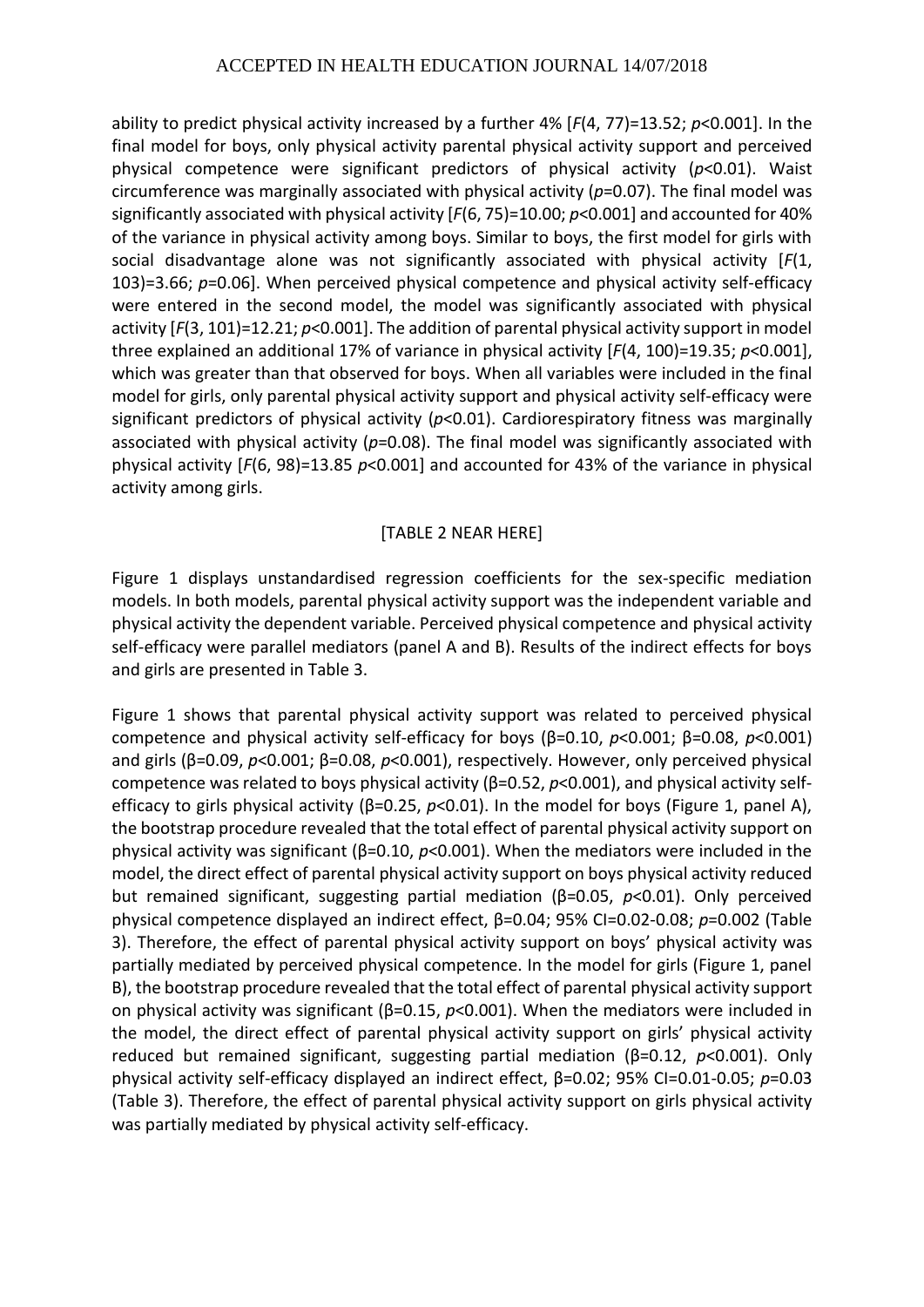### [FIGURE 1 NEAR HERE]

#### [TABLE 3 NEAR HERE]

#### **Discussion**

This is the first study to report on predisposing, reinforcing and enabling factors for physical activity among 9-10-year-old children living in socially disadvantaged communities. From the range of correlates assessed, parental physical activity support was the strongest and most consistent predictor of physical activity in boys and girls. We found that boys' physical activity was associated with parental physical activity support, perceived physical competence, and waist circumference, whereas girls' physical activity was associated with parental physical activity support and physical activity self-efficacy. Moreover, sex-specific mediation analyses revealed that perceived physical competence and physical activity self-efficacy partially mediated the association between parental physical activity support and boys' and girls' physical activity, respectively.

The results of this study extend beyond previous research in more heterogeneous samples by highlighting the predictive nature of sex on cardiorespiratory fitness (Boddy et al., 2014) and physical activity (Voss, Ogunleye and Sandercock, 2013; Breslin et al., 2017) with boys recording higher cardiorespiratory fitness and physical activity than girls. Differences in physical activity levels between boys and girls may reflect sex differences in modes of physical activity. For example, girls are known to participate in less structured sport compared to boys (Hebert et al., 2015). This discrepancy is likely to have contributed to the observed differences in cardiorespiratory fitness between boys and girls in this study given that organised sport participation is linked with higher levels of physical activity and cardiorespiratory fitness in children (Marques, Ekelund and Sardinha, 2016; Telford et al., 2016b).

In this study, children with smaller waists and those that were aerobically fitter reported higher levels of physical activity. However, when these enabling factors (i.e., waist circumference and cardiorespiratory fitness) were included in the regression model alongside predisposing and reinforcing factors for physical activity, their influence became minimal. In the final regression model for boys, waist circumference was partially associated with physical activity. Previous UK research has also reported lower physical activity among overweight and obese boys compared with leaner peers (Stone, Rowlands and Eston, 2009). The relative energy cost and perceived required effort of engaging in physical activity is likely to be greater for overweight boys compared to normal weight boys, and thus may serve as a participation barrier.

We found that parental physical activity support was strongly associated with physical activity for boys and girls, accounting for 4% and 17% of the variance in physical activity, respectively. To date, few studies have specifically sought to investigate the relative influence of parental physical activity support on child physical activity in comparison to predisposing and enabling factors. Our findings are in line with the Youth Physical Activity Promotion Model (Welk, 1999), and previous evidence (Beets, Cardinal and Alderman, 2010), and demonstrate the strong influence parents exert on child physical activity. While enabling (Voss, Ogunleye and Sandercock, 2013) and predisposing factors are known predictors of child physical activity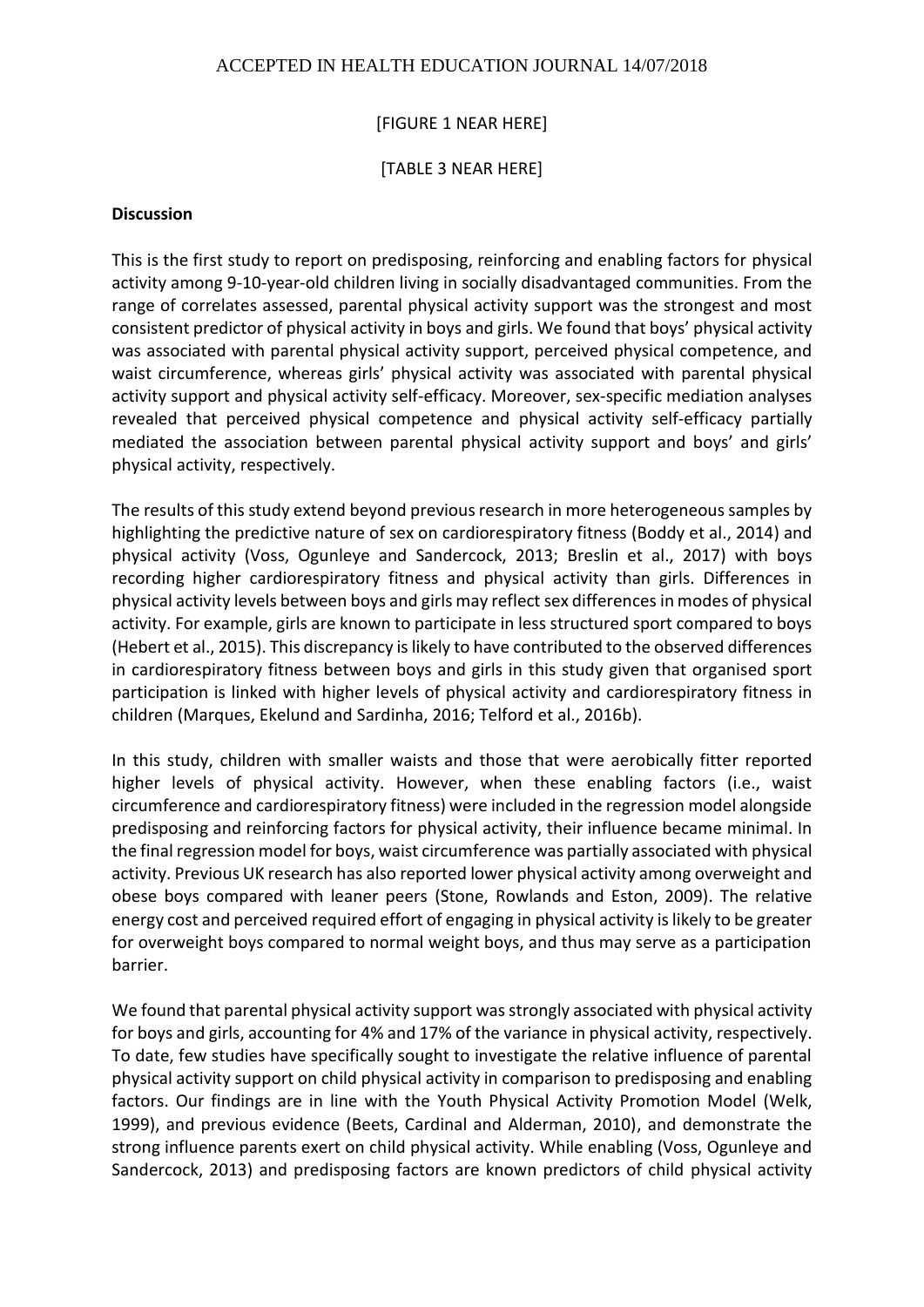(Babic et al., 2014), children typically have limited autonomy over their physical activity behaviour and in most cases, require support from their parents to be physically active. In the context of this study, children living in socially disadvantaged communities are likely to experience fewer opportunities to be physically active compared to children living in more affluent communities as a result of less conducive home and neighbourhood environments to walk and play in (Noonan et al. 2016a). It is therefore intuitive that parental physical activity support was the strongest predictor of child physical activity in the present study. Our homogenous sample precluded investigation of social disadvantage differences in physical activity choice and autonomy and as a result worthy of further investigation in the future.

In addition to influencing child physical activity directly, parental physical activity support exerted an indirect effect on child physical activity through influencing key mediating predisposing variables including physical activity self-efficacy and perceived physical competence, both of which are known child physical activity correlates (Seabra et al., 2013), and were significant predictors of physical activity for boys and girls in the present study. Sexspecific regression analyses revealed that boys' physical activity was more strongly associated with perceived physical competence, whereas physical activity self-efficacy more strongly associated with girls' physical activity. In the context of social-cognitive theories of motivation, children with high self-perceptions possess high motivation to be physically active and approach physical activity related tasks with a high expectancy of success, leading to greater effort in physical activity than children with low physical self-perceptions (Babic et al., 2014). Children use various sources from which to form their self-perceptions including selfcomparison and evaluative feedback from significant others, typically parents. Our results suggest that positive parental physical activity support may enhance boys physical activity directly and indirectly by enhancing their perceived physical competence. Perceived physical competence can also be improved through developing motor skill proficiency via participation in organised sport (Bardid et al., 2016). Therefore, boys living in socially disadvantaged communities may benefit from school or community-based initiatives that provide organised sport opportunities for them to practice skills and build confidence.

Few mediation studies have measured the influence of parental physical activity support on boys and girls physical activity separately. This study included several mediators simultaneously in the sex-specific models rather than separate sex-specific single mediator models. Including multiple mediators simultaneously determined the most successful mediators and detected the relative magnitudes of the specific indirect effects related to all the mediators (Preacher and Hayes, 2008). We found that physical activity self-efficacy was a stronger predictor of physical activity for girls relative to boys, and for girls, parental physical activity support had an indirect effect through physical activity self-efficacy on their physical activity. This finding is consistent with social cognitive theory, where self-efficacy relates to a child's confidence to involve others (i.e., parents) to support them achieve their goals (Bandura, 1986). The stronger association for girls relative to boys may reflect varying physical activity preferences between boys and girls, and the parental physical activity support required. For example, boys are typically provided with more unstructured physical activity opportunities and independent mobility to play outdoors relative to girls who typically participate in activities which require greater logistic support from parents (e.g., dance; gymnastics; Noonan et al., 2016b). Where girls are more reliant on their parents to access physical activity opportunities this in turn relates to an increase in girls' physical activity self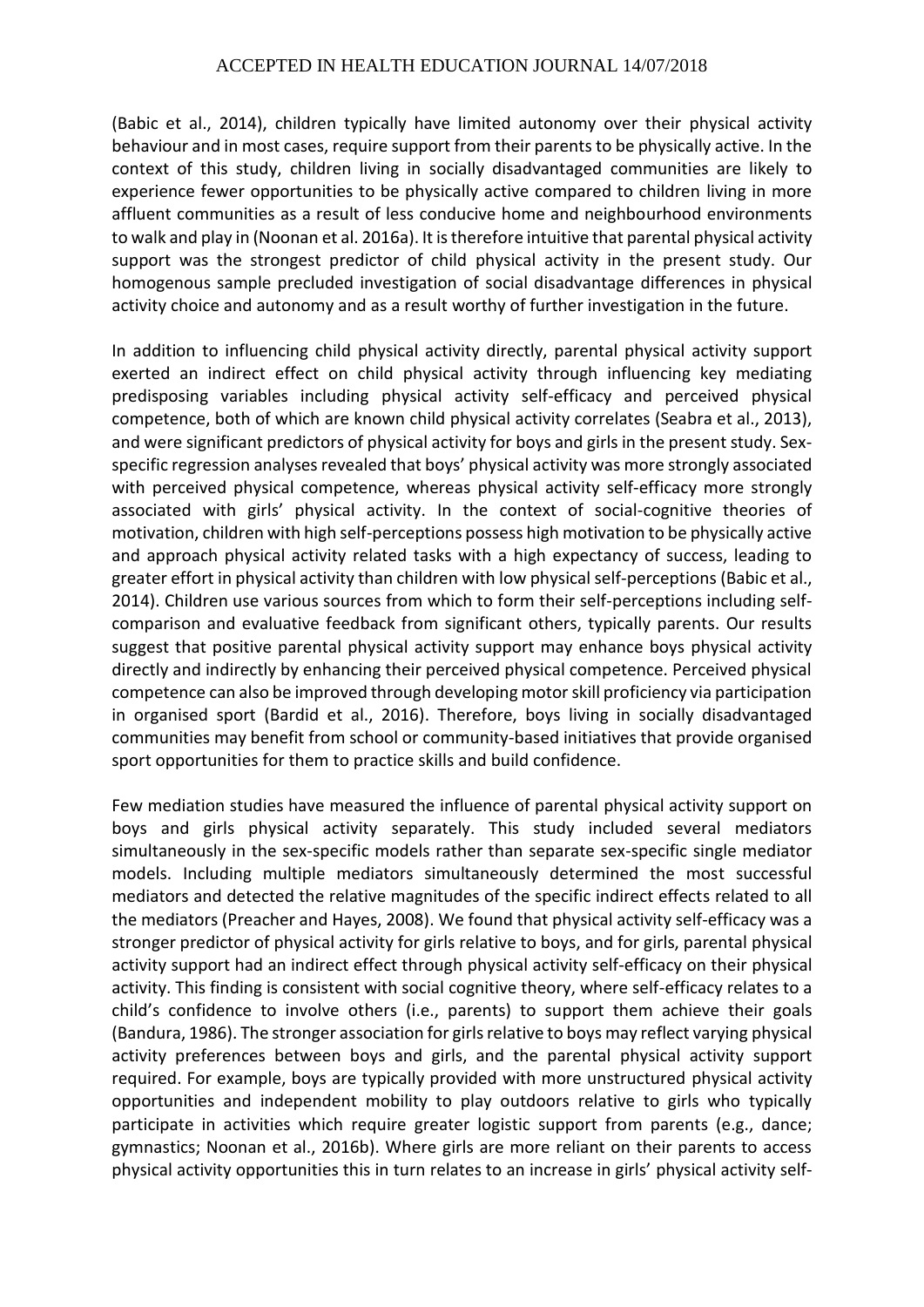efficacy. Parental physical activity support may not relate as strongly to boys' physical activity self-efficacy, but still has a direct effect on boys' physical activity. Further experimental and longitudinal research is needed to confirm these cross-sectional associations.

The findings of this study reveal for the first time parental physical activity support as a focus for interventions designed to increase physical activity levels among children living in socially disadvantaged communities. Based on the direct and indirect associations found in this study, physical activity intervention programmes could concentrate on making parents aware of their own importance to influence their children's physical activity. However, as some parents, specifically low-income parents, may value a physically active lifestyle for their children, but face difficulty translating intention into action, due to financial constraints (Hamilton and White, 2011), and limited environmental resources (e.g., access to garden/yard, parks, playgrounds and recreational facilities (Noonan et al., 2016a) conducive for physical activity, alternative intervention design approaches to that of traditional behavioural-focussed physical activity interventions may be needed. As child physical activity is accumulated in a range of settings (e.g., organised physical activity and community play (Jago et al., 2017), a combination of school and community- based approaches may be needed, based on *what works best* for children and their family. For example, this could be after-school programmes for some children but neighbourhood play for others (Jago et al., 2017). However, to inform future physical activity intervention programmes for children living in socially disadvantaged communities, further formative research with parents of children living in socially disadvantaged communities is needed.

# *Strengths and limitations*

This is the first study to examine the relative influence of predisposing, reinforcing and enabling factors on the physical activity levels of children from socially disadvantaged communities. The study was underpinned by a socio-ecological conceptual framework specific to children, and validated measures were used to assess physical activity and a range of correlates aligned to the Youth Physical Activity Promotion Model with a recognised target population for physical activity intervention (Marmot, 2010). As our sample was above the national average for social disadvantage, this limits generalising our results to more affluent and rural areas of the UK. Social disadvantage was based on an area-level measure that reflects a range of deprivation markers, but may not have accurately reflected the actual social disadvantage level of all participating children compared to more sensitive measures of child social disadvantage such as parent education or household income. We used validated measures to assess physical activity, parental physical activity support, perceived physical competence, and physical activity self-efficacy but the data derived from these self-report measures may have been open to bias from respondents. However, it is important to note that our self-report data demonstrated strong internal consistency. The low participant response rate may have biased results with active children more likely to have taken part in the study, and the cross-sectional study design does not determine causality.

# **Conclusions**

To conclude, the physical activity levels of children in this study were greatest among children with smaller waists, higher cardiorespiratory fitness, and more positive parental physical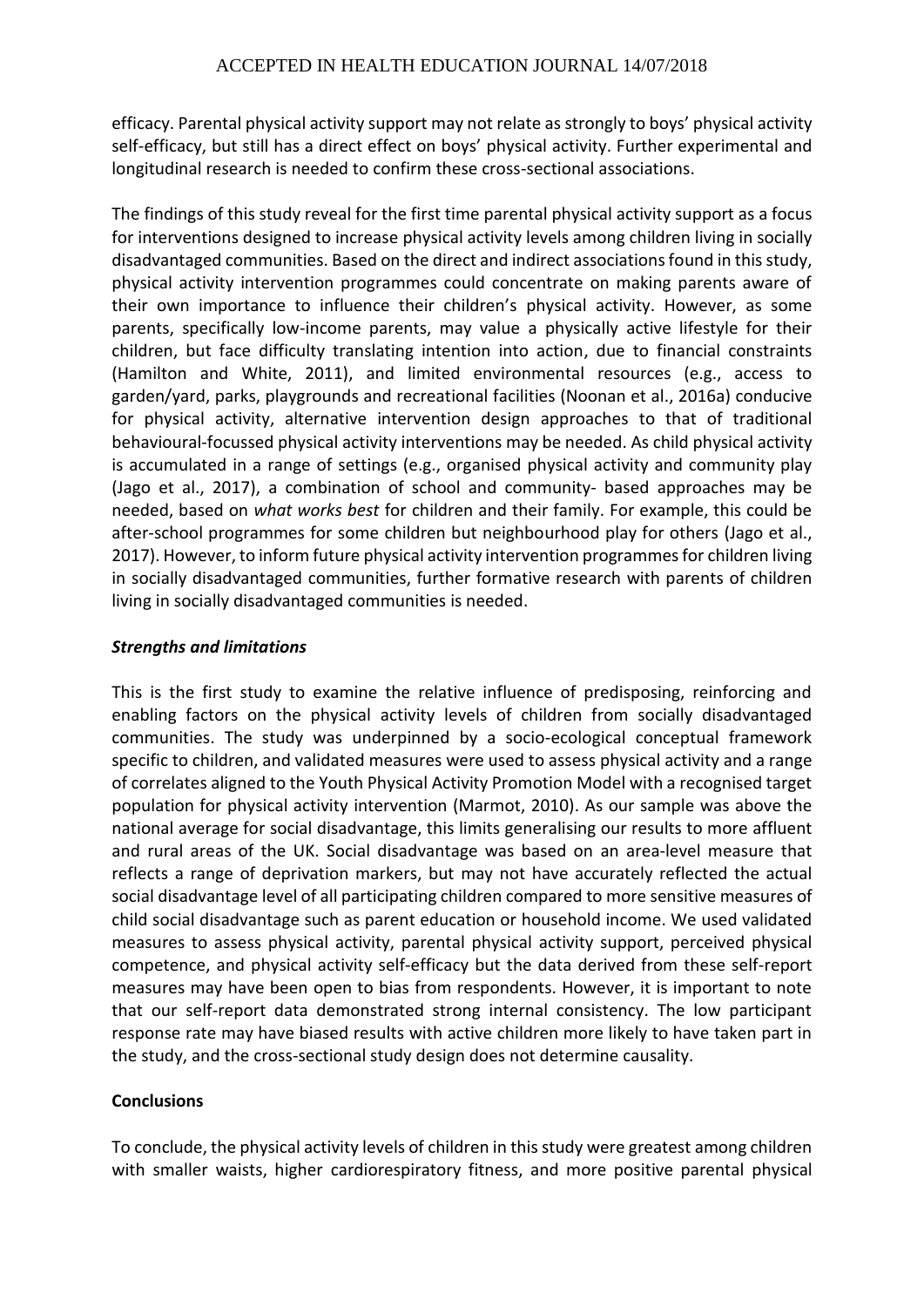activity support, physical self-perceptions and physical activity self-efficacy. The strength of these relationships differed between boys and girls. Parental physical activity support exerted the greatest and most consistent influence on children's physical activity, and was partially mediated by boys' perceived physical competence and girls' physical activity self-efficacy. As parents influence child physical activity directly and indirectly their involvement in future child physical activity intervention programmes is essential. Our findings add to the growing evidence base on social disadvantage and child physical activity. Formative research with parents living in socially disadvantaged communities is warranted to explore the range and *interaction* between challenges they face to support different modes of physical activity participation for their children.

# **Acknowledgments**

The authors would like to thank all of the children who participated in the study, and Dr Lorcan Cronin for his assistance with data analyses.

### **Funding**

The research was funded by Liverpool John Moores University.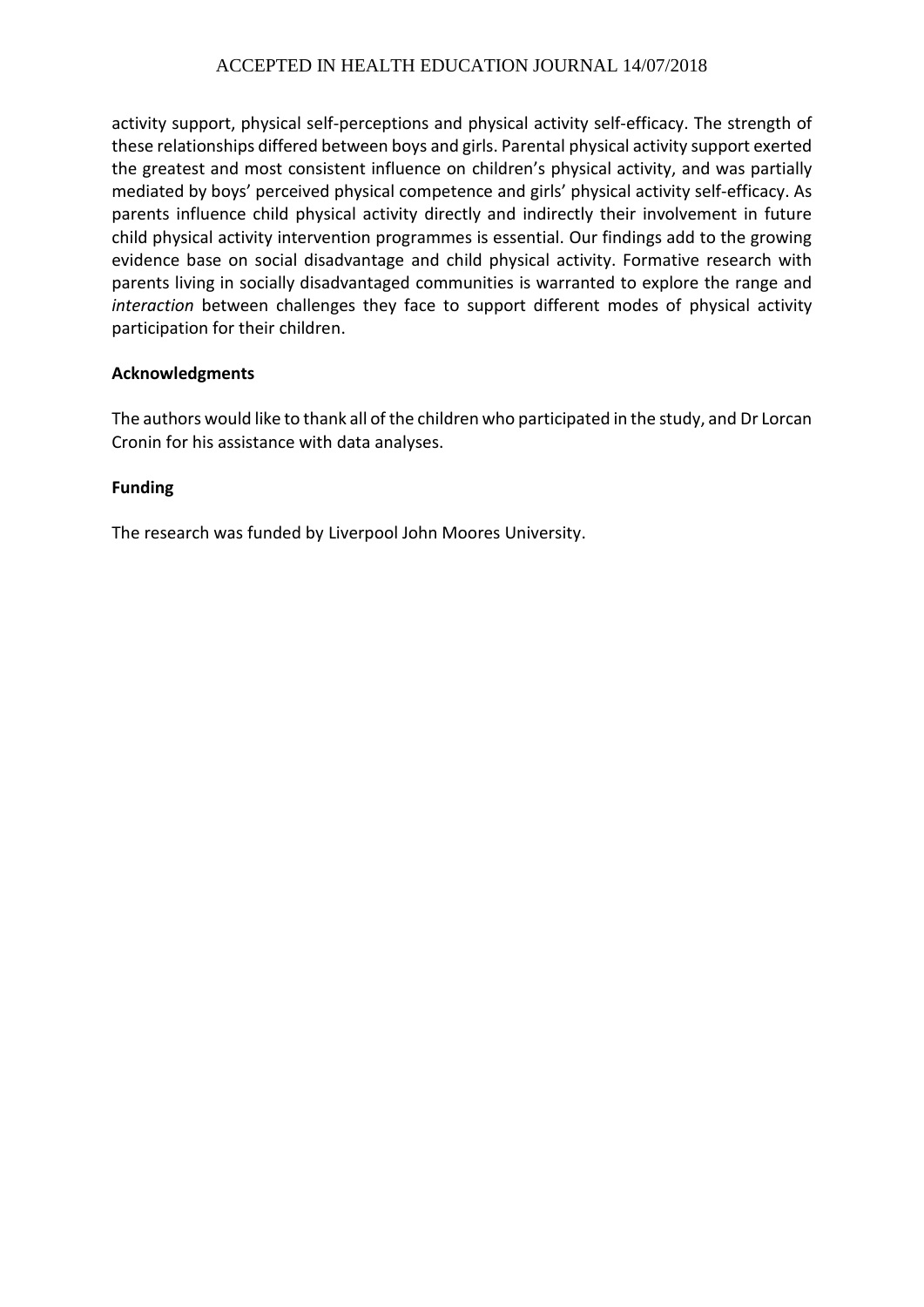### **References**

Babic MJ, Morgan PJ, Plotnikoff RC, et al. (2014) Physical Activity and Physical Self-Concept in Youth: Systematic Review and Meta-Analysis. *Sports Medicine* 44: 1589–1601.

Bandura A (1986) *Social foundations of thought and action: A social cognitive theory*. Englewood Cliffs, NJ: Prentice-Hall.

Baron RM and Kenny DA. (1986) The moderator-mediator variable distinction in social psychological research: Conceptual, strategic, and statistical considerations. *Journal of Personality and Social Psychology* 51: 1173-1182.

Bardid F, De Meester A, Tallir I, et al. (2016) Configurations of actual and perceived motor competence among children: Associations with motivation for sports and global self-worth. *Human Movement Science* 50: 1–9.

Beets MW, Cardinal BJ and Alderman BL (2010) Parental Social Support and the Physical Activity-Related Behaviors of Youth: A Review. *Health Education & Behavior* 37: 621–644.

Biddle SJ, Gorely T, Pearson N, et al. (2011) An assessment of self-reported physical activity instruments in young people for population surveillance: Project ALPHA. *International Journal of Behavioral Nutrition and Physical Activity* 8: 1.

Boddy LM, Murphy MH, Cunningham C, et al. (2014). Physical Activity, Cardiorespiratory Fitness, and Clustered Cardiometabolic Risk in 10- to 12-year-old School Children: The REACH Y6 Study. *American Journal of Human Biology* 26: 446–451.

Breslin G, Fitzpatrick B, Brennan D, et al. (2017) Physical activity and wellbeing of 8-9 year old children from social disadvantage: An all-Ireland approach to health. *Mental Health and Physical Activity* 13: 9-14.

Cole TJ, Bellizzi MC, Flegal KM, et al. (2000) Establishing a standard definition for child overweight and obesity worldwide: International survey. *BMJ* 320: 1240–1243.

Cole TJ, Freeman JV and Preece MA (1995) Body mass index reference curves for the UK, 1990. *Archives of Disease in Childhood* 73: 25–29.

Crocker PR, Bailey DA, Faulkner RA, et al. (1997) Measuring general levels of physical activity: preliminary evidence for the Physical Activity Questionnaire for Older Children. *Medicine & Science in Sports & Exercise* 29: 1344–1349.

Deci EL and Ryan RM (1985) I*ntrinsic Motivation and Self-Determination in Human Behavior*. New York: Plenum Press.

Department for Communities and Local Government (2015) *The English Indices of Deprivation 2015*. Communities and Local Government Publications: Wetherby.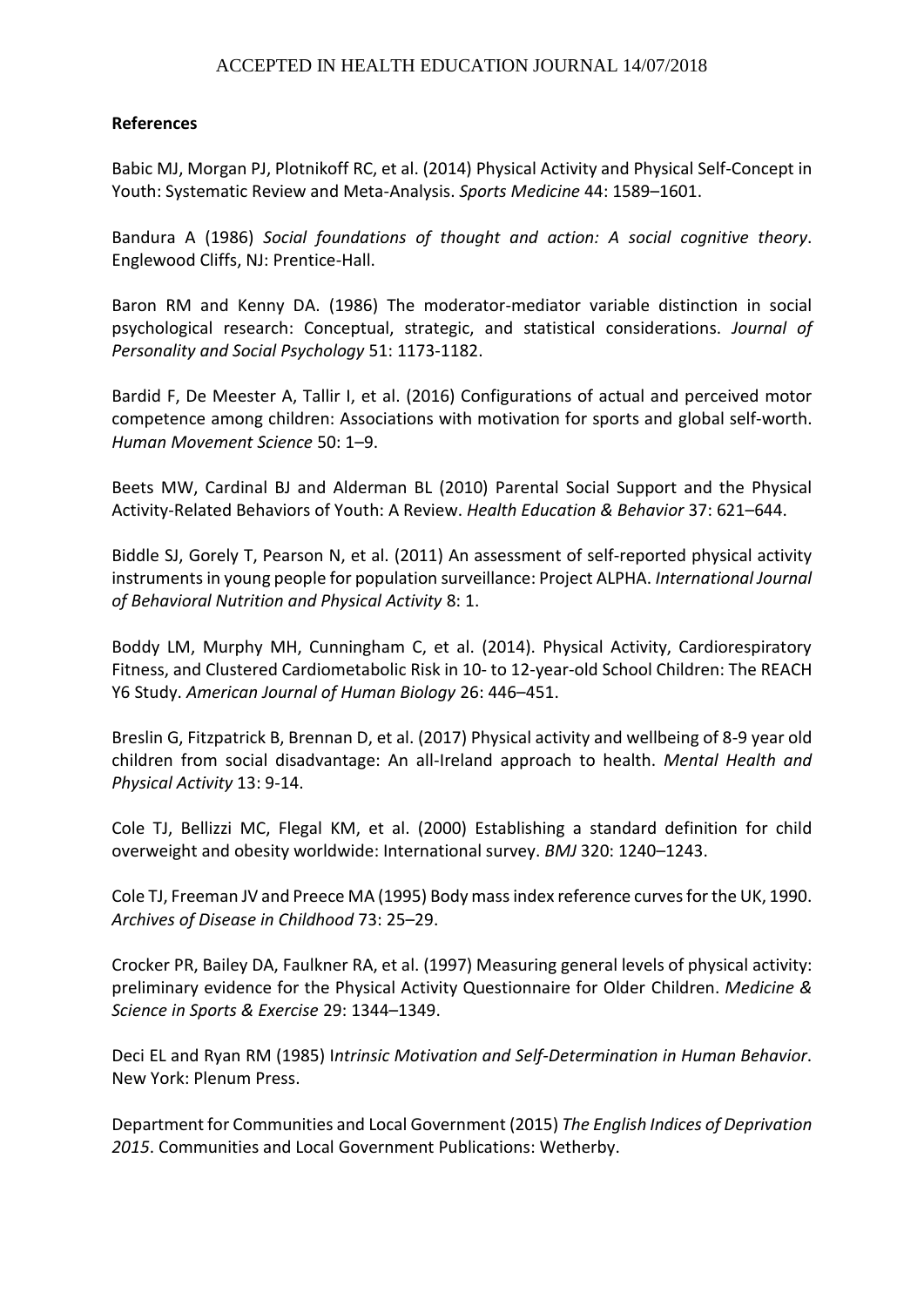Department of Health. Start Active (2011) *Stay Active. A Report on Physical Activity for Health from the Four Home Countries*. Department of Health: London.

Guinhouya BC (2012) Physical activity in the prevention of childhood obesity. *Paediatric and Perinatal Epidemiology* 26: 438–447.

Hamilton K and White KM. (2011) Identifying key belief-based targets for promoting regular physical activity among mothers and fathers with young children. *Journal of Science and Medicine in Sport* 14: 135–142.

Harter S (1982) The Perceived Competence Scale for Children. *Child Development* 53: 87–97.

Hayes AF (2009) Beyond Baron and Kenny: Statistical mediation analysis in the new millennium. *Communication Monographs* 76: 408–420.

Hayes AF (2013) *Introduction to mediation, moderation, and conditional process analysis: A regression-based approach*. New York: Guilford Press.

Hebert JJ, Møller NC, Andersen LB, et al. (2015) Organized Sport Participation Is Associated with Higher Levels of Overall Health-Related Physical Activity in Children (CHAMPS Study-DK). *PLoS ONE* 10: e0134621.

Jago R, Macdonald-Wallis C, Solomon-Moore E, et al. (2017) Associations between participation in organised physical activity in the school or community outside school hours and neighbourhood play with child physical activity and sedentary time: a cross-sectional analysis of primary school-aged children from the UK. *BMJ Open* 7: e017588.

Keller BA. (2008) Development of Fitness in Children: The Influence of Gender and Physical Activity. *American Journal of Lifestyle Medicine* 2(1): 58-74.

Kowalski KC, Crocker PRE and Donen RM (2004) *The Physical Activity Questionnaire for Older Children (PAQ-C) and Adolescents (PAQ-A) manual*. Saskatoon: University of Saskatchewan.

Kowalski KC, Crocker PR and Faulkner RA (1997) Validation of the physical activity questionnaire for older children. *Pediatric Exercise Science* 9: 174–186.

Leger LA, Mercier D, Gadoury C, et al. (1988) The multistage 20 m shuttle run test for aerobic fitness. *Journal of Sports Sciences* 6: 93–101.

Marmot M (2010) *Fair Society, Healthy Lives: The Marmot Review. Strategic Review of Health Inequalities in England Post 2010*. Department for International Development: London.

Marques A, Ekelund U and Sardinha LB (2016) Associations between organized sports participation and objectively measured physical activity, sedentary time and weight status in youth. *Journal of Science and Medicine in Sport* 19: 154–157.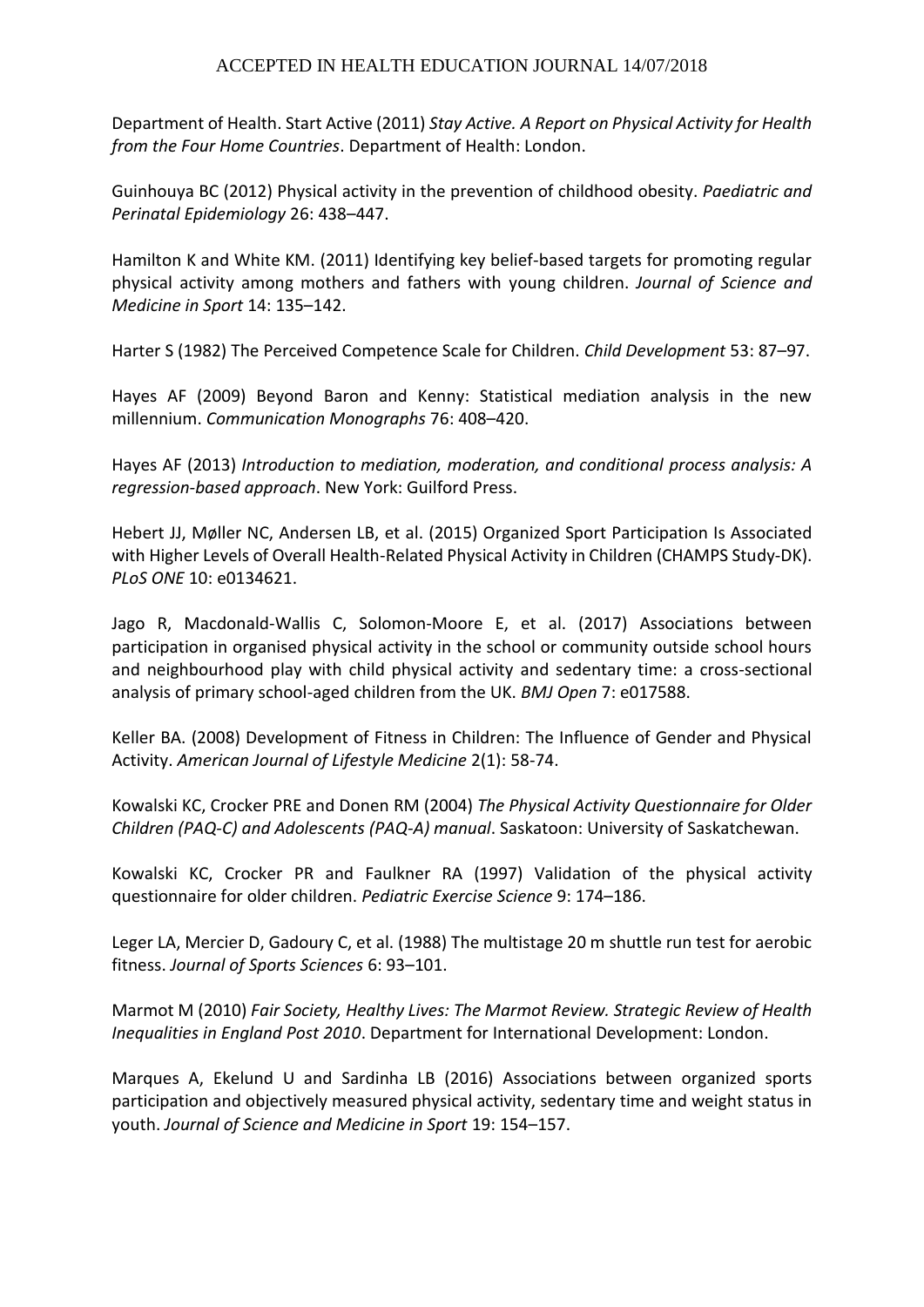Mirwald RL, Baxter-Jones ADG, Bailey DA, et al. (2002) An assessment of maturity from anthropometric measurements. *Medicine and Science in Sports and Exercise* 34: 689–694.

Motl RW, Dishman RK, Trost SG, et al. (2000) Factorial Validity and Invariance of Questionnaires Measuring Social-Cognitive Determinants of Physical Activity among Adolescent Girls. *Preventive Medicine* 31: 584–594.

Noonan RJ, Boddy LM, Knowles ZR, et al. (2016a). Cross-sectional associations between highdeprivation home and neighbourhood environments, and health-related variables among Liverpool children. *BMJ Open* 6:e008693.

Noonan, RJ, Boddy, LM, Fairclough, SJ, et al. (2016b). Write, draw, show, and tell: a childcentred dual methodology to explore perceptions of out-of-school physical activity. *BMC Public Health* 16: 326.

Preacher KJ and Hayes AF (2008) Asymptotic and resampling strategies for assessing and comparing indirect effects in multiple mediator models. *Behavior Research Methods* 3: 879– 91.

Prochaska JJ, Rodgers MW and Sallis JF (2002) Association of parent and peer support with adolescent physical activity. *Research Quarterly for Exercise and Sport* 73: 206–210.

Public Health England (2017) *Child physical activity data factsheet*. Public Health England: London.

Solomon-Moore E, Toumpakari Z, Sebire SJ, et al. (2018) Roles of mothers and fathers in supporting child physical activity: a cross-sectional mixed-methods study. *BMJ Open* 8: e019732.

Seabra AC, Maia J, Seabra AF, et al. (2013) Evaluating the Youth Physical Activity Promotion Model Among Portuguese Elementary Schoolchildren. *Journal of Physical Activity and Health* 10: 1159-1165.

Sebire SJ, Jago R, Fox KR, et al. (2013) Testing a self-determination theory model of children's physical activity motivation: a cross-sectional study. *International Journal of Behavioral Nutrition and Physical Activity* 10: 111.

Sterdt E, Liersch S and Walter U (2014) Correlates of physical activity of children and adolescents: A systematic review of reviews. *Health Education Journal* 73: 72–89.

Stone MR, Rowlands AV and Eston RG (2009) Characteristics of the activity pattern in normal weight and overweight boys. *Preventive Medicine* 49: 205-208.

Telford RM, Telford RD, Olive LS, et al. (2016a) Why Are Girls Less Physically Active than Boys? Findings from the LOOK Longitudinal Study. *PLoS ONE* 11(3): e0150041.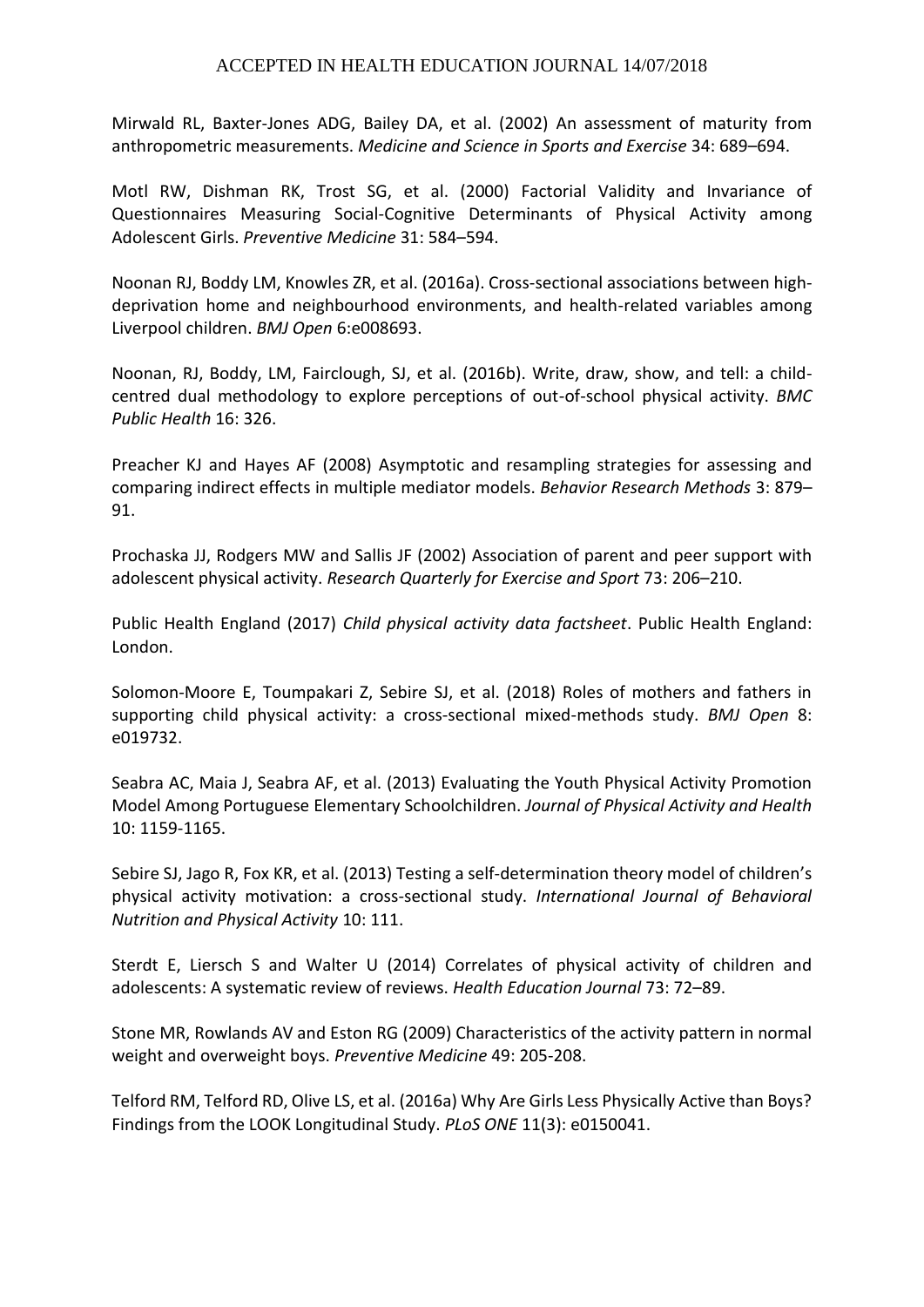Telford RM, Telford RD, Cochrane T, et al. (2016b) The influence of sport club participation on physical activity, fitness and body fat during childhood and adolescence: the LOOK longitudinal study. *Journal of Science and Medicine in Sport* 19: 400–406.

Voss C, Ogunleye AA and Sandercock GRH (2013) Physical Activity Questionnaire for children and adolescents: English norms and cut-off points. Pediatrics International 55: 498–507.

Welk GJ (1999) The youth physical activity promotion model: A conceptual bridge between theory and practice. *Quest* 51: 5-23.

Whitehead JR (1995) A study of children's physical self-perceptions using an adapted physical self-perception profile questionnaire. *Pediatric Exercise Science* 7: 132–151.

Whitehead JR and Corbin CB (1997) Self-esteem in children and youth: The role of sport and physical education. In: Fox KR (ed). *The Physical Self: From Motivation to Well-Being*. Champaign, IL: Human Kinetics, pp. 175–203.

World Health Organization (2010) *Global Recommendations on Physical Activity for Health*. World Health Organization: Geneva, Switzerland.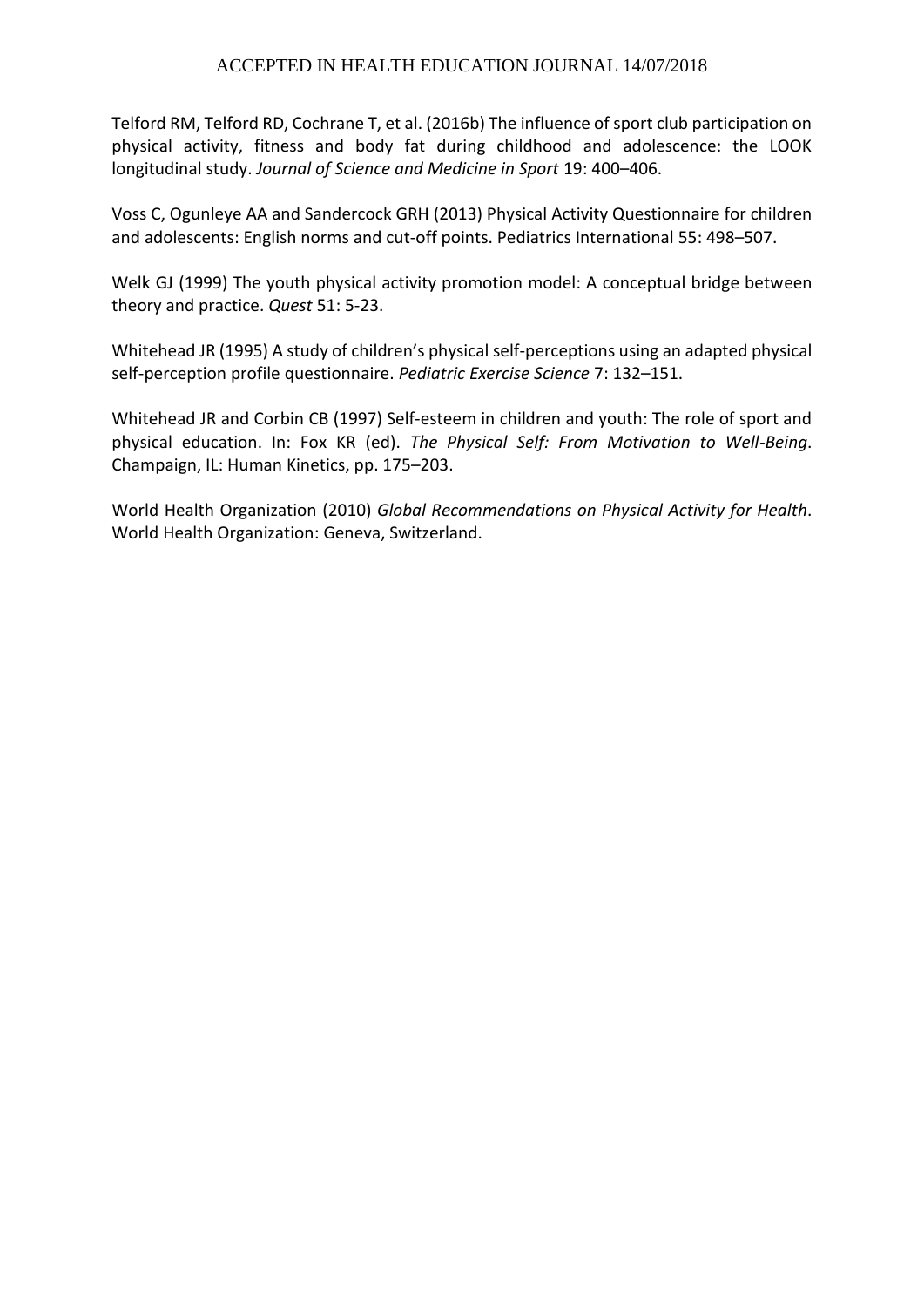| Variable                              | All $(n=194)$ | Boy $(n=87)$  | Girl $(n=107)$    | d   |  |
|---------------------------------------|---------------|---------------|-------------------|-----|--|
|                                       | Mean (SD)     | Mean (SD)     | Mean (SD)         |     |  |
| Age                                   | 9.96(0.30)    | 9.97(0.30)    | 9.95(0.30)        | 0.1 |  |
| Stature (cm)                          | 139.12 (7.30) | 140.42 (6.99) | 138.06 (7.41) *   | 0.3 |  |
| Mass (kg)                             | 35.01 (8.44)  | 35.68 (7.68)  | 34.45 (9.01)      | 0.1 |  |
| BMI ( $\text{kg/m}^2$ )               | 17.92 (3.20)  | 17.96 (2.90)  | 17.89 (3.43)      | 0.0 |  |
| Overweight/obese (%)                  | 24.70         | 20.60         | 28.00             | 0.1 |  |
| <b>BMI z-score</b>                    | 0.32(1.25)    | 0.51(1.16)    | 0.16(1.30)        | 0.3 |  |
| Waist circumference                   | 63.84 (7.72)  | 64.57 (7.97)  | 63.24 (7.50)      | 0.2 |  |
| <b>APHV</b>                           | $-2.64(0.93)$ | $-3.49(0.45)$ | $-1.94(0.57)$ *** | 3.0 |  |
| Cardiorespiratory fitness (shuttles)  | 38.18 (19.37) | 48.37 (20.05) | 29.90 (14.22) *** | 1.1 |  |
| Indices of multiple deprivation score | 36.80 (18.20) | 36.87 (19.62) | 36.73 (17.05)     | 0.0 |  |
| PAQ-C                                 | 3.45(0.70)    | 3.57(0.70)    | $3.35(0.68)$ *    | 0.3 |  |
| Perceived physical competence         | 3.05(0.57)    | 3.11(0.70)    | 2.98(0.57)        | 0.2 |  |
| Physical activity self-efficacy       | 3.79(0.72)    | 3.68(0.80)    | 3.87(0.64)        | 0.3 |  |
| Parental physical activity support    | 17.63 (3.26)  | 17.61 (3.84)  | 17.64 (2.73)      | 0.0 |  |
|                                       |               |               |                   |     |  |

Table 1. Participant characteristics.

APHV, age from peak height velocity; BMI, Body mass index; PAQ-C, Physical activity questionnaire for older children; SD, standard deviation; Significant sex difference at \* *p*<0.05; \*\*\* *p*<0.001.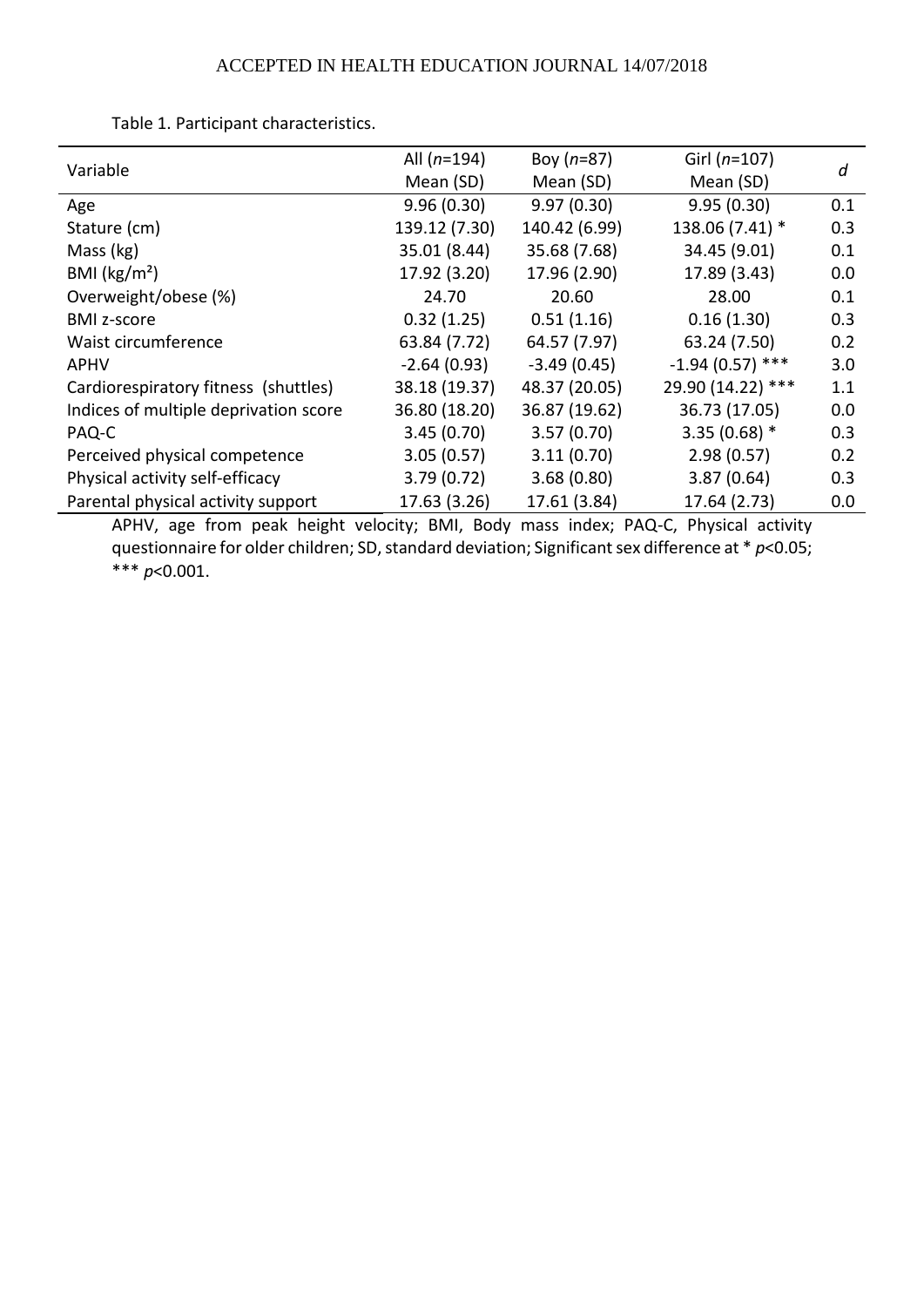Table 2. Sex-specific hierarchical multiple regression analyses assessing the predictive associations between parental physical activity support, perceived physical competence, physical activity self-efficacy, cardiorespiratory fitness, waist circumference and Physical Activity Questionnaire for Older Children scores.

|                                    |                             | Boys              |           |           | Girls     |           |            |           |           |
|------------------------------------|-----------------------------|-------------------|-----------|-----------|-----------|-----------|------------|-----------|-----------|
|                                    |                             | Model 1           | Model 2   | Model 3   | Model 4   | Model 1   | Model 2    | Model 3   | Model 4   |
|                                    |                             | Standardized Beta |           |           |           |           |            |           |           |
| Demographic                        |                             |                   |           |           |           |           |            |           |           |
| Social disadvantage                |                             | $-0.14$           | $-0.14$   | $-0.13$   | $-0.10$   | $0.19*$   | 0.13       | 0.12      | 0.12      |
| Predisposing                       |                             |                   |           |           |           |           |            |           |           |
| Perceived physical competence      |                             |                   | $0.50 +$  | $0.40 +$  | $0.42 +$  |           | $0.24$ *** | 0.09      | 0.03      |
| Physical activity self-efficacy    |                             |                   | 0.16      | 0.06      | 0.06      |           | $0.34 +$   | $0.23***$ | $0.25***$ |
| Reinforcing                        |                             |                   |           |           |           |           |            |           |           |
| Parental physical activity support |                             |                   |           | $0.27**$  | $0.32***$ |           |            | $0.47 +$  | $0.47 +$  |
| <b>Enabling</b>                    |                             |                   |           |           |           |           |            |           |           |
| Cardiorespiratory fitness          |                             |                   |           |           | $-0.15$   |           |            |           | $0.15*$   |
| Waist circumference                |                             |                   |           |           | $-0.18*$  |           |            |           | $-0.03$   |
|                                    | R <sup>2</sup>              | 0.02              | 0.37      | 0.41      | 0.44      | 0.03      | 0.27       | 0.44      | 0.46      |
|                                    | Adj $R^2$                   | 0.01              | 0.34      | 0.38      | 0.40      | 0.03      | 0.24       | 0.41      | 0.43      |
|                                    | Adj $\Delta$ R <sup>2</sup> | 0.01              | 0.33      | 0.04      | 0.02      | 0.03      | 0.21       | 0.17      | 0.02      |
|                                    | Model significance          | F(1, 80)          | F(3, 78)  | F(4, 77)  | F(6, 75)  | F(1, 103) | F(3, 101)  | F(4, 100) | F(6, 98)  |
|                                    |                             | $= 1.69$          | $= 15.06$ | $= 13.52$ | $= 10.00$ | $= 3.66$  | $= 12.21$  | $= 19.35$ | $= 13.85$ |
|                                    |                             | $p=0.20$          | p<0.001   | p<0.001   | p<0.001   | $p=0.06$  | p<0.001    | p<0.001   | p<0.001   |

\**p*<0.10, \*\**p*<0.05, \*\*\**p*<0.01, †*p*<0.001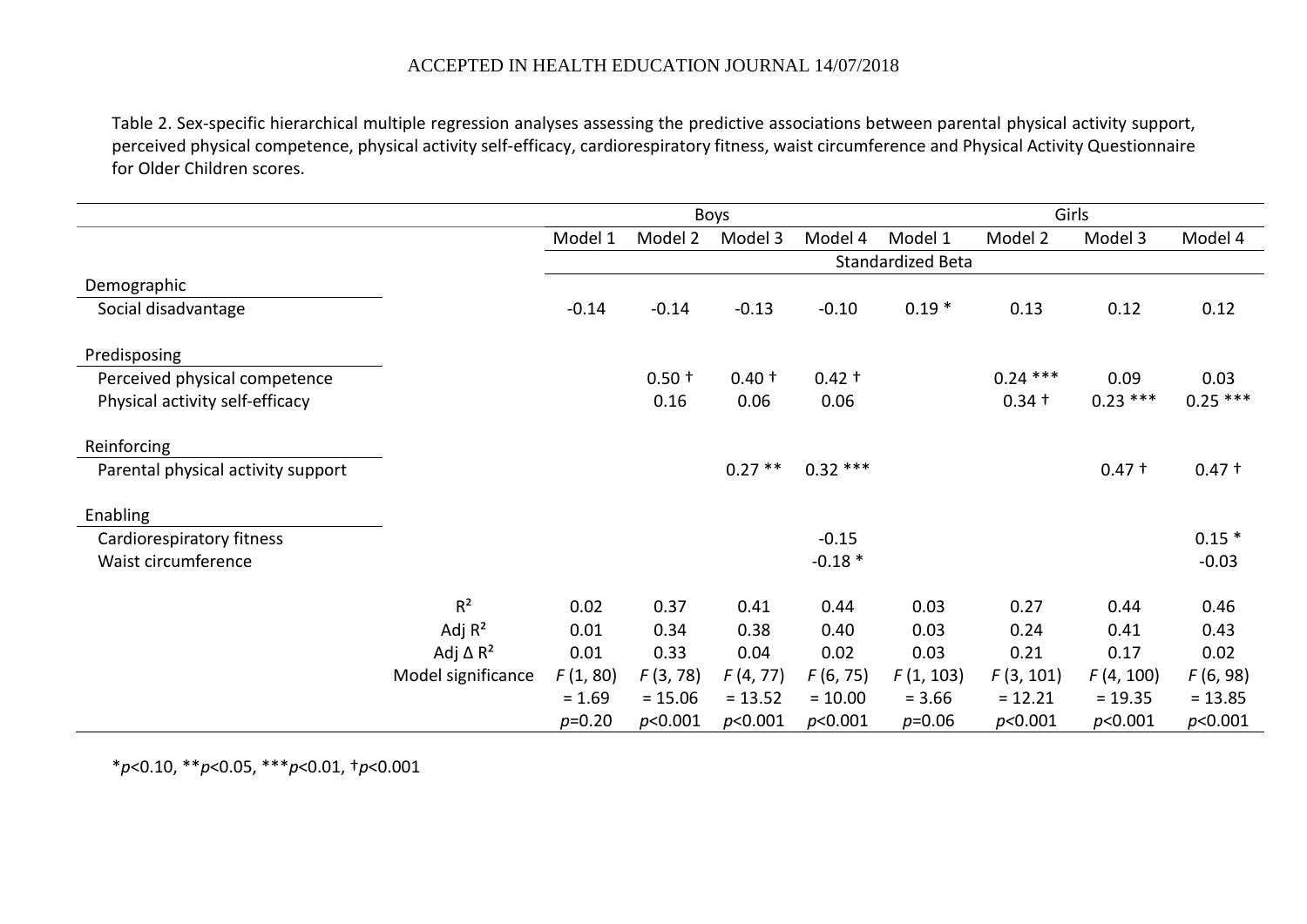Table 3. Total and indirect effects of parental physical activity support on physical activity (perceived physical competence and physical activity self-efficacy) through each mediator (bootstrapping procedure with 95% bias-corrected and accelerated confidence intervals) by sex.

|                                 |                         |                  |               | <b>Normal Theory Tests</b> |      |       |  |
|---------------------------------|-------------------------|------------------|---------------|----------------------------|------|-------|--|
|                                 | <b>Bootstrap Effect</b> | 95% CI           | Normal Effect | <b>SE</b>                  |      |       |  |
| <b>Boys</b>                     |                         |                  |               |                            |      |       |  |
| Total effect                    | 0.04                    | $(0.01, 0.08)^*$ |               |                            |      |       |  |
| Physical competence             | 0.04                    | $(0.02, 0.08)^*$ | 0.04          | 0.01                       | 3.12 | 0.002 |  |
| Physical activity self-efficacy | 0.00                    | $(-0.03, 0.03)$  | 0.00          | 0.01                       | 0.42 | 0.67  |  |
| Girls                           |                         |                  |               |                            |      |       |  |
| Total effect                    | 0.03                    | $(0.01, 0.06)^*$ |               |                            |      |       |  |
| Physical competence             | 0.01                    | $(-0.01, 0.03)$  | 0.01          | 0.01                       | 1.16 | 0.24  |  |
| Physical activity self-efficacy | 0.02                    | $(0.01, 0.05)^*$ | 0.02          | 0.01                       | 2.20 | 0.03  |  |

Note. Bootstrap generated confidence intervals. CI, confidence interval; \*95% confidence interval does not encompass zero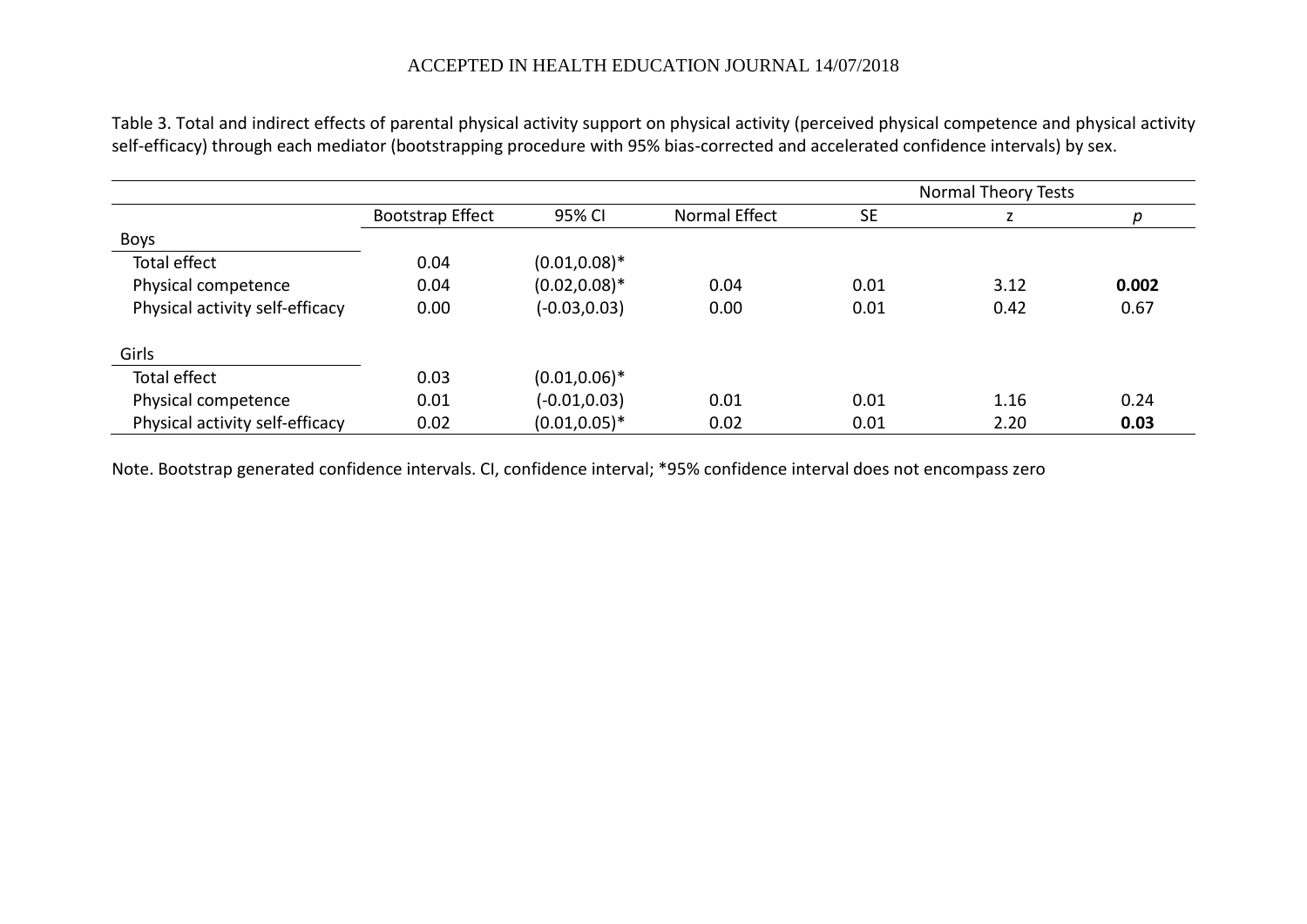